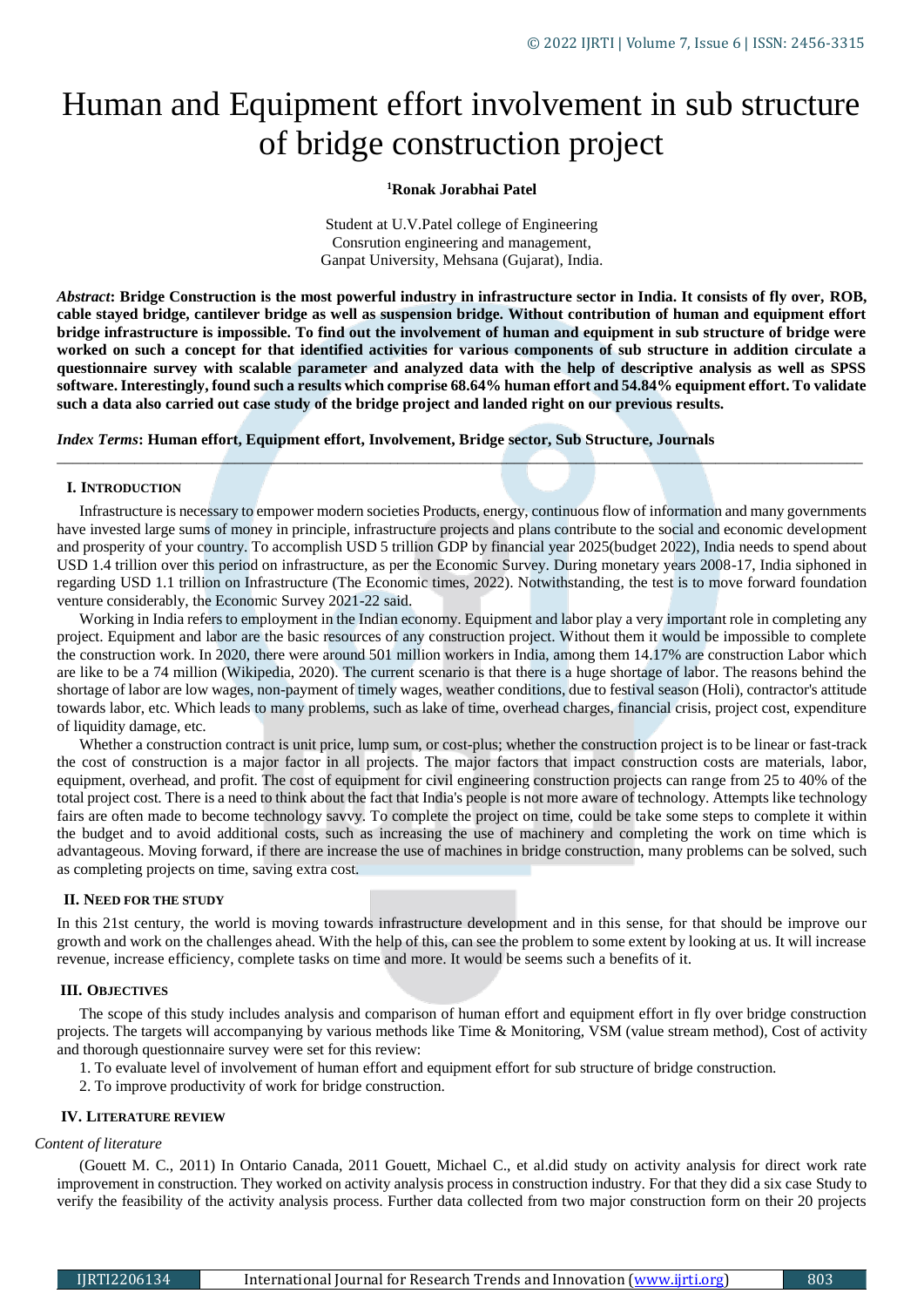data collected and analysis to statically validate the hypothesis. In conclusion that shown action analysis as continuous performance improvement process. It feasible and when contribution applied for construction site, can significantly improve direct work rate.

(Pradhananga, 2012) In Atlanta USA 2012 Nisha Pradhnanga Did a study on automatics spatio-temporal analysis of construction site equipment operations using GPS data. She worked on a technology and algorithms that has the potential in aiding the automated assessment of construction equipment operation. For that she enabled low-cost GPS device by which she get continuously location and action of the equipment. Further, she defined the data analyses methods and software interface to analyse several important equipment parameter towards achieving the goal. In conclusion she give results from field experiment which is shows that developed technology is able to identify and track equipment activities this study helps construction project manager in making better decision, to plan, manage and control equipment related work tasks on construction site.

(Shahtaheri, 2012) In Canada 2012 maryam shahferi did a study on setting target rate for construction activity analysis category. He worked on project cost and improvement productivity for that he defined target price by which he able to set expectations with respect to the productivity to be achieved in each cycle. He developed a mathematical model called ANFIS for setting the desired level of activities. The development model trained based on 65 data points and that model found to be easy to appropriate for all of the factors considered. he also define three other method by the help of data point from the various project sites in the conclusion the companies now have appropriate methods and initial data to establish the target data.

(Hickson, 2014) In West Indies 2014, B.G, Hickson & L.A Ellis did study on factor affecting construction labour productivity in Trinidad and Tobago. For that they were identified and predefined factors and divided into a category. They were used RII to give the ranking of the factor and they top 10 factors which are affected labour productivity in Trinidad & Tobago.

(M. Waris, June-2014) In Malasiya, 2014 M.Waris,Mohd.Shahir liew,Mohd.Faris Khamidi and Arazi Idras Were did study on criteria for the selection of suitable onside construction equipment. To determine the aim of the research they did questionnaire survey among the classified group of Malaysia contractors to information regarding the Sustainable selection of on-site equipment. They were used RII Analysis data. They derive the six factor compact analysis. The principle picture of performance life cycle cost, System capacity, Operational convince, environmental impact and benefits.

(Bao, 2016) In Urbana USA 2016 Ruxico bao, mohanmad amin sadeghi and mani golparvar fard did a study on characterizing construction equipment activity in long video sequences of earth moving operation via kinematics features. They presented a faster and scalable method for activity analysis of construction equipment involved in earth moving operations. From highly verifying long sequence video by fixed camera, they presented end to end automated method to recognize the equipment activities by simultaneously detecting and tracking features. Their experimental Results show that the method is capable of activity recognize with accuracy of 88.91% with computational time less than one to one ratio for each video length.

(Gurmu, 2017) In Australia 2017 Argaw tarekegn and agibade ayodegi aibiyu did a study on construction equipment management practice for improving labour productivity in multi-storey building construction project. They worked on to identify the construction equipment management practises that have the potential to improve productivity in multi-storey building project. For that defined baseline productivity factor when the level of implementation of equipment management practises. Further, they did questionnaire survey based on the factors and analysed the data. They said that construction equipment maintenance, plan and productivity analysed are most important practice for productivity of the construction. They suggested their study to contractor for improving the equipment management practice.

(Manikandan, 2018) In India 2018 prof. Manikandan, M., M. Adhiyaman, and K. C. Pazhani did study on study and analysis of construction equipment management used in construction projects for improving productivity. They work on different factors of machine management for that they collected data from equipment rental companies construction companies and multiple construction project they used the relative important index (RII).Top five significant factor identified where frequently equipment break down, maintenance of equipment ,insufficient number of equipment, performance and efficiency of equipment and adequate modern equipment system.

(Desai, September- 2019) In Maharashtra 2019, Prof. Pradip A Desai and Satujeet B Patil Study on labour productivity measurement for pre cast flyover bridge construction project. They find out the critical factor those are affected on labour productivity with the help of questionnaire survey. And those factors were observed bywork study method. The activities of productivities is finished by employing a time and motion study methodology and identified the high most issue that project timeline & Value.

(Hernandez, 2019) In CA,USA, Hernandez, Carlos, et al. did study on development and compare deep learning algorithm for construction equipment activity recognition in a different level of details the collected data in non-controlled environment from realworld activities they studied baseline CNNND conversion LSTM. Validation accuracy of deep concern LSTM achieve a 77.1% in a six class identification task.

#### **V. DATA COLLECTION**

To achieve the objective of research for human and equipment effort identify it was decided to do a data collection with intention of identify the human and equipment effort involved in sub structure of a bridge project.

#### *Research Methodology*

The The research methodology bifurcated in two stages. The first stage included a literature exploration and interviews. The literature review was explored through the source of research journal, Books, Article in a periodical and internet. To sum of everything that has can stated so far of this stage that is got by questionnaire survey method and should have to do data collection. Which involved various questions based on the bridge components. The next phase is to carry out the pilot survey of 3 experts in the bridge construction. To scrutinize as well as validation of the questionnaire data.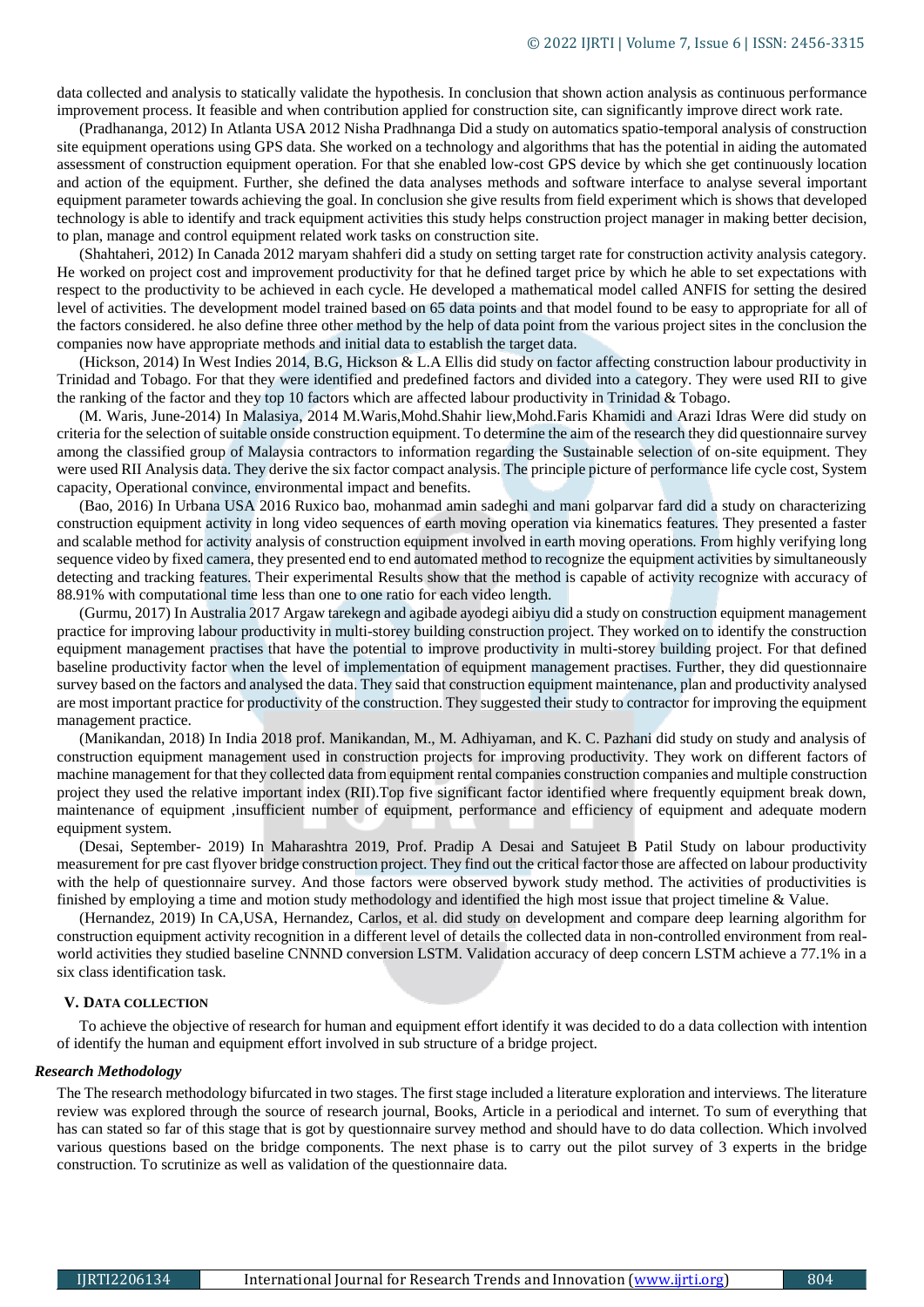## *Questionnaire design*

The questionnaire survey is being implemented to define the view of targeted people along the lines of contractors, clients associated with bridge construction. The Questionnaire form has distributed to project managers, Engineers and supervisors who are associated and expert with bridge construction.

The questionnaire form comprises three part to achieve the objective of the research.

1. Personal details of respondents likes designation, education, experience, project name & type etc.

2. Brief explanation how to fill the form as per the effort involvement in percentage range with sample and announcement off academy purpose only.

3. Enlisted the all section's activities of sub structure for bridge accordingly in which human and equipment effort involved.

#### *Data Validation*

To ensure the significant and complete reaction to the survey, an interview was taken with the expert to explain the aim of the research and acquire information on the design of the questionnaire. The questionnaire with all activities involved in sub structure of bridge construction who has connection with human and equipment effort were discussed and get the guidance require to add more activities or changes further need. The experienced and knowledgeable expert also test validity of the content. They were checked and validated the data of the questionnaire in term of the fulfilled the requirement, Language, Content and suggested the changes if required. As a result, they remarks regarding adjustment of the content and questionnaire which were taken into consideration.

#### *Expert Remarks*

| Table 1 expert remarks |                                         |                                |  |  |  |  |  |  |
|------------------------|-----------------------------------------|--------------------------------|--|--|--|--|--|--|
| Sr.No.                 | <b>Expert Details</b>                   | <b>Comments</b>                |  |  |  |  |  |  |
| 1                      | Mr. Vaibhay Patel                       | - Content is good              |  |  |  |  |  |  |
|                        | Prirct Manager at Ajit Construction Co. | - Suggested to add an activity |  |  |  |  |  |  |
|                        | Experience : 10 years                   |                                |  |  |  |  |  |  |
| $\overline{2}$         | Mr. Sandip Patel                        | - language correction          |  |  |  |  |  |  |
|                        | Project manager At Prisha infracon      | - overall good                 |  |  |  |  |  |  |
|                        | Experience : 12 years                   |                                |  |  |  |  |  |  |
| 3                      | Mr. Ruchit Patel                        | - Proposed component to add    |  |  |  |  |  |  |
|                        | Owner of Nohan Buildcon                 | - form content good            |  |  |  |  |  |  |
|                        | Experience : 12 years                   |                                |  |  |  |  |  |  |

#### *Sample Size*

The term Sample size is important at research work in terms of to get the adequate amount of the sample. The targeted people for this survey are experienced project manager, Engineers and Supervisors. The formula for the representative Population statistical sample is given below:

$$
SS = \frac{Z^2 \cdot P \cdot (1 - P)}{C^2}
$$

Where:

 $Z =$  statistic value for the confidence level (e.g. 1.96 for 95% confidence level) P = percentage picking a choice, expressed as decimal (0.5 used for sample size needed)

C = confidence interval, expressed as decimal (e.g.  $0.05 = \pm 5$ )

 $SS = 385$ 

Further, it seemed redundant to sample 385 times for targeted populations less than the sample size. For this reason, a finite population correction factor was applied,

$$
New SS = \frac{SS}{1 + \frac{SS - 1}{Pop}}
$$

Where:

 $Pop = Population (100)$ 

∶

#### *Respondent summary*

In respondents summary there are 43% respondents has less than 5 year experience, 40% respondents who have 5+ experience,14% respondents have 10+ experience and 4% respondents have 15+ experience.

## **VI. DATA ANALYSIS**

The process of organizing, examining, clearing and get the outcome of the gathered data is called data analysis. It's is central part of the research work for separating and get the summarized data. There are various Methods to analysis data which is depended on type of the data and which kind of outcomes you want.

In this case there are using descriptive analysis method to measure the frequency and central tendency of the data. To analysis the collocated data SPSS Statistics software will be used, which is a statistics analysis software.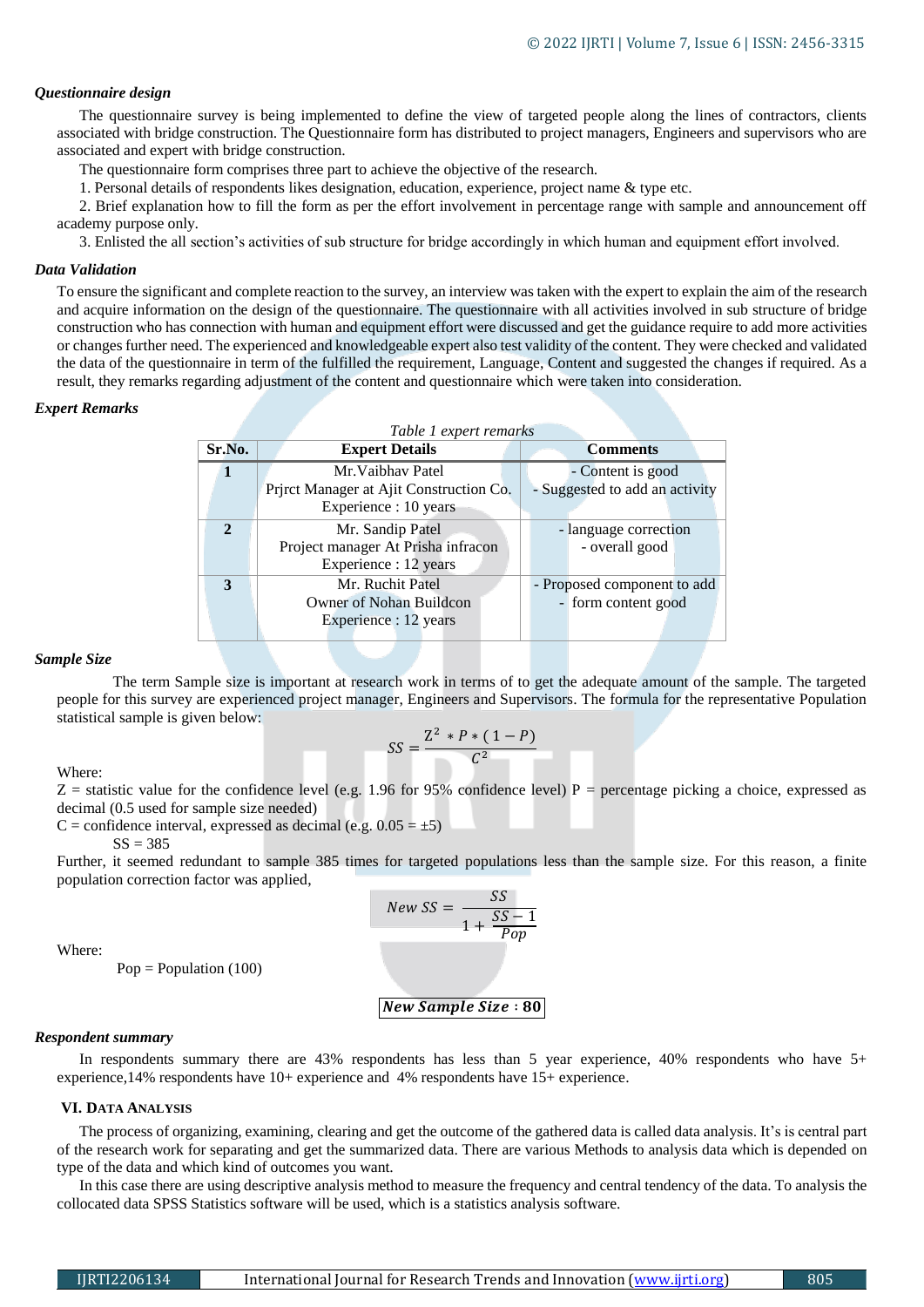## *Reliability test*

Reliability test is used for measuring internal consistency of the data. The reliability test is done by using Cronbach's Alpha in SPSS statistics software.

Cronbach's Alpha: It's Introduce by Lee Cronbach in 1951 (Statistic How to, 2017).which is reliable on survey along the line of Likert scale.

Cronbach's Alpha Formula

The formula for Cronbach's Alpha is:

$$
\alpha = \frac{N \cdot C}{v + (N-1) \cdot C}
$$

Where:

 $N =$ The Number of items

 $C =$  Average covariance between item-pairs

 $v =$  Average variance

The concept about the formula is good to know for knowledge but in actuality you won't have to work it. With the help of SPSS statistics software Alpha is calculated effortlessly.



After the calculation of reliability statistics in SPSS, got the value of the Cronbach's alpha which is, Cronbach's Alpha =  $0.895 \ge 0.7$ , Hence it has great reliability.

## *Descriptive analysis*

Descriptive analysis is a statistical technique used for various data analyses that help to visualize or summarize and describe the data points in a concise and productive way so that you can find patterns that fit all the circumstances of the data. The descriptive analysis method is especially useful in the analysis of statistical data.

Here frequency measurement and centralization of the collected data were used according to data collection method for data analysis. There should be enter numerical values to satisfy the need for analysis so that SPSS software can work with statistics. Here below the **figure 1** shows that,

# *Measurement of frequency*

When using descriptive analysis, it is important to know how often a particular reaction can occur. The main purpose of frequency measurement is to make it look like a calculation or a percentage.

| $1 = "0-20"$              |
|---------------------------|
| $2 = "21-40"$             |
| 3 = "41-60"               |
| 4 = "61-80"               |
| 5 = "81-100"              |
| Figure 1 Data Value label |

In our collection there are 80 respondents who have given different opinions on same question, here is a graph of the frequencies measured on different components for sub structure of bridge.

As presents below **Graph 1** for pile component has a four activities in which pile boring & concrete work got higher frequency in terms of less human effort,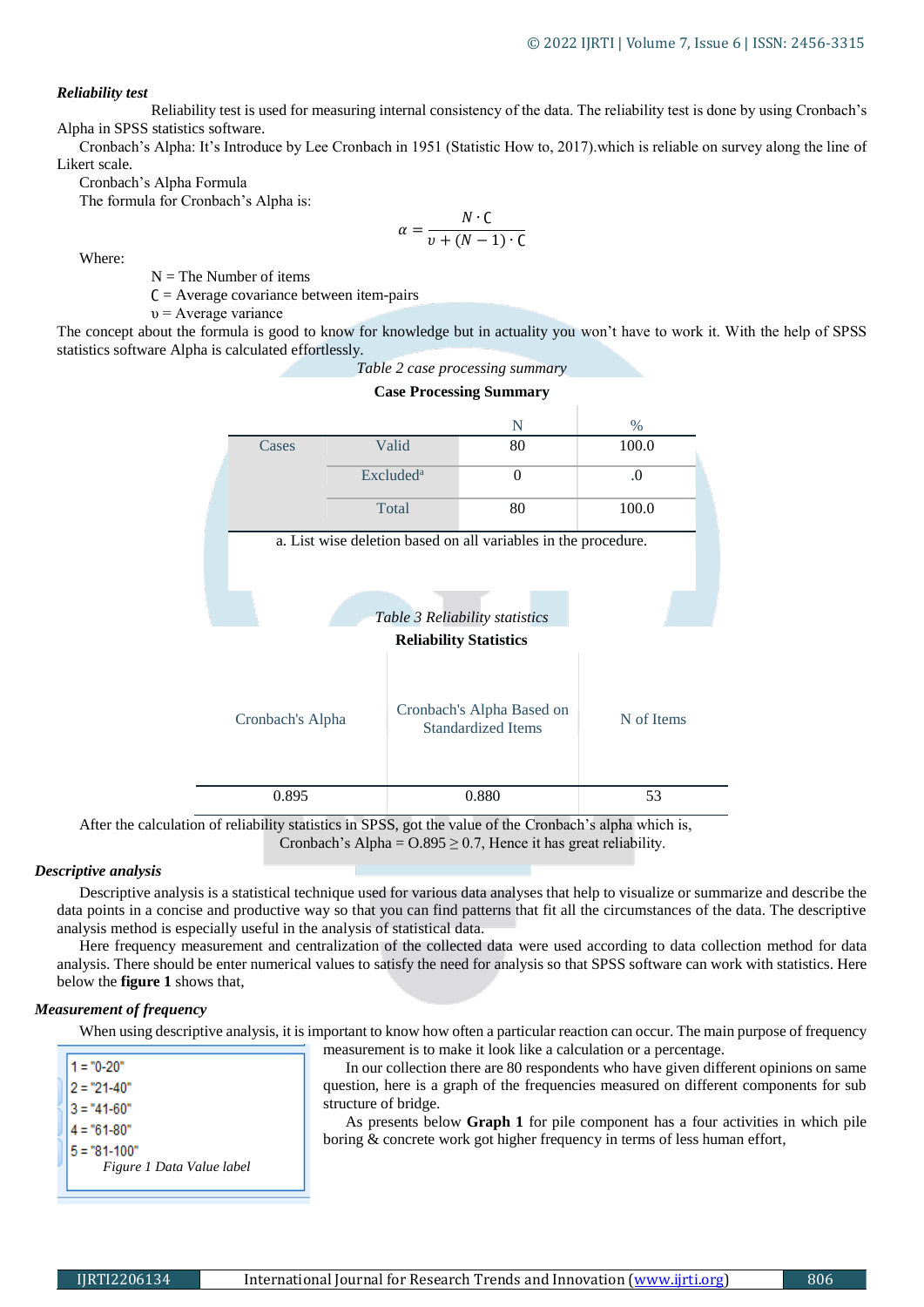

*Graph 1 Pile Human Effort Frequency*

As shown below **Graph 2** there are for activities connected with pile among them pile boring & concrete work has a greater frequency given by the respondents in terms of greater Equipment effort.



*Graph 2 Pile Equipment Effort frequency*

As shown below **Graph 3** Pile cap has various activities in which all activities which are rated by respondents have Pile chipping and PCC work got higher frequency.



*Graph 3 Pile Cap Human effort frequency*

As per shown below **Graph 4** there are four activities in Pile cap segment among them reinforcement laying and concrete work has a higher frequency in terms of Human effort frequency.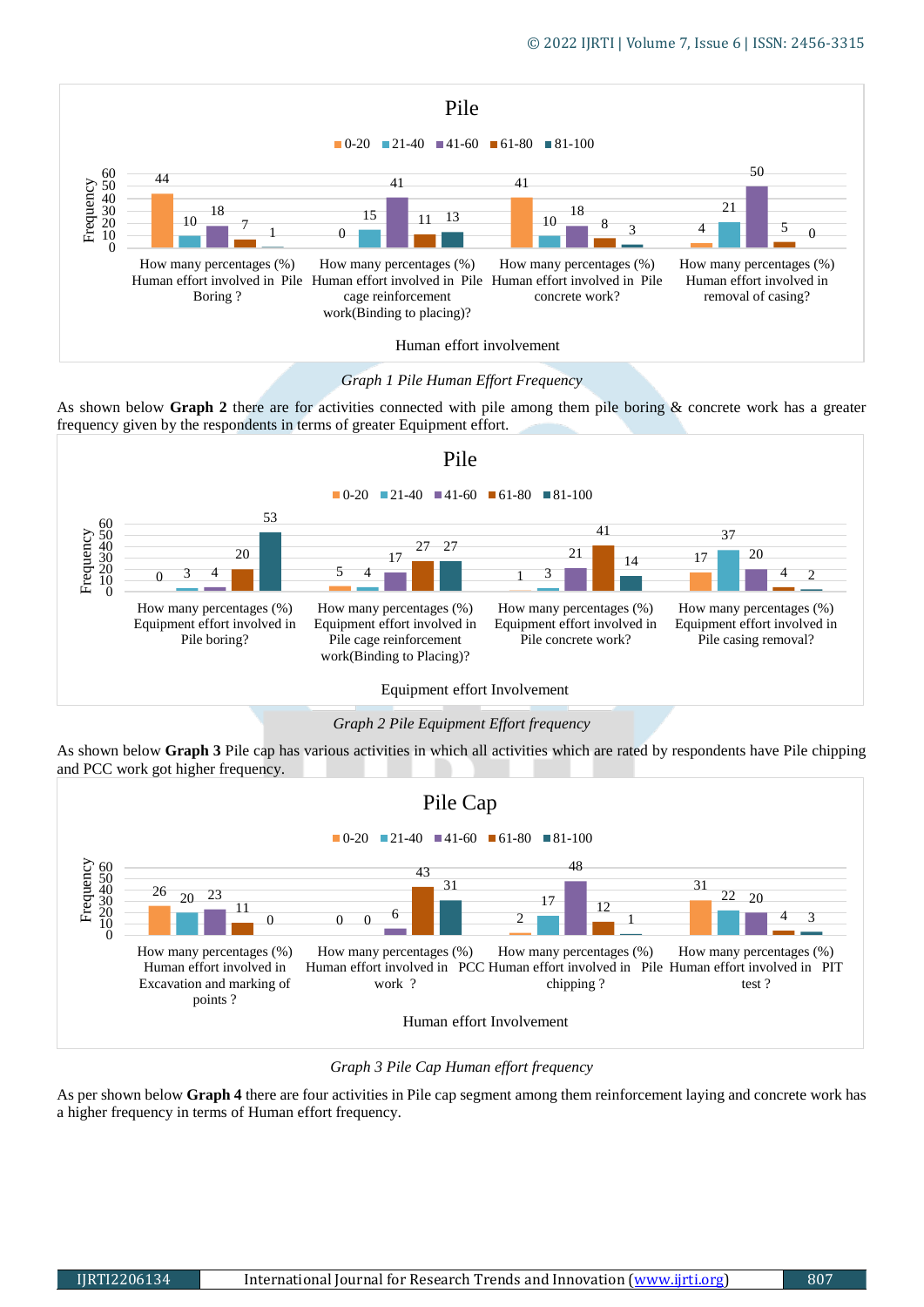

# *Graph 4 Pile Cap Human effort Frequency*

As shown below **Graph 5** Pile cap component has various activities in which reinforcement work and pcc works has a higher frequency in terms of equipment effort.



# *Graph 5 Pile Cap Equipment effort frequency*

As shown below **Graph 6** which have a several activities of Pile cap segment in which respondents given earthing and curing got higher responses base on the equipment effort involvement.



*Graph 6 Pile Cap Equipment effort frequency*

As per **Graph 7** shown below has a frequency of Pier activities in which respondents given a rating based on human effort involved in Pier.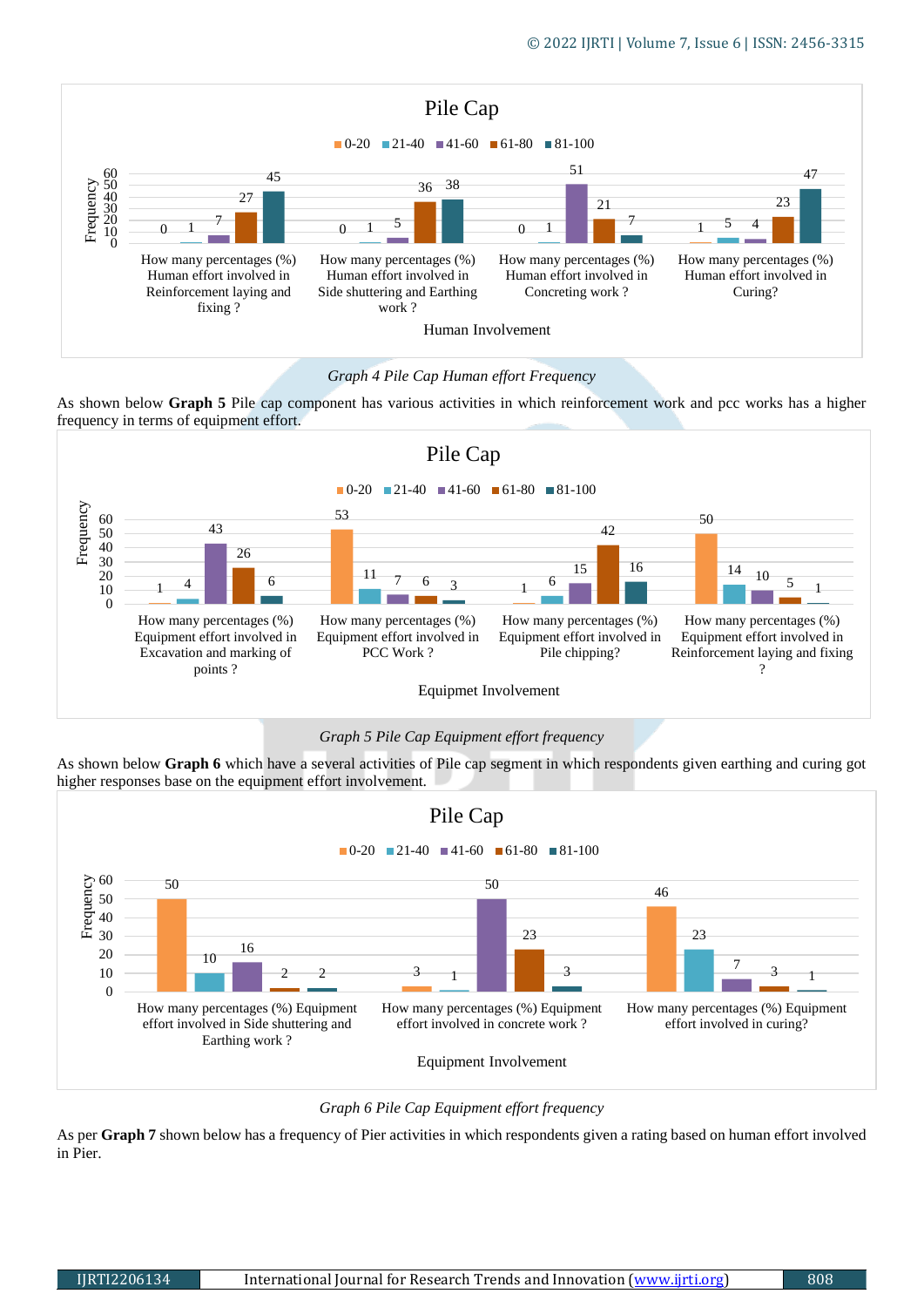

*Graph 7 Pier Human effort frequency*

As per **Graph 8** shows all activities have got a similar frequency among all activities of pier.





The **Graph 9** shown below has a frequency of the Pier activities among them respondents given responses based on human effort involvement, reinforcement have a higher frequency of equipment involvement.





As per **Graph 10** shown the frequency of human effort involved in Pier cap cast in-situ activities there are concrete work, scaffolding work got a higher frequency.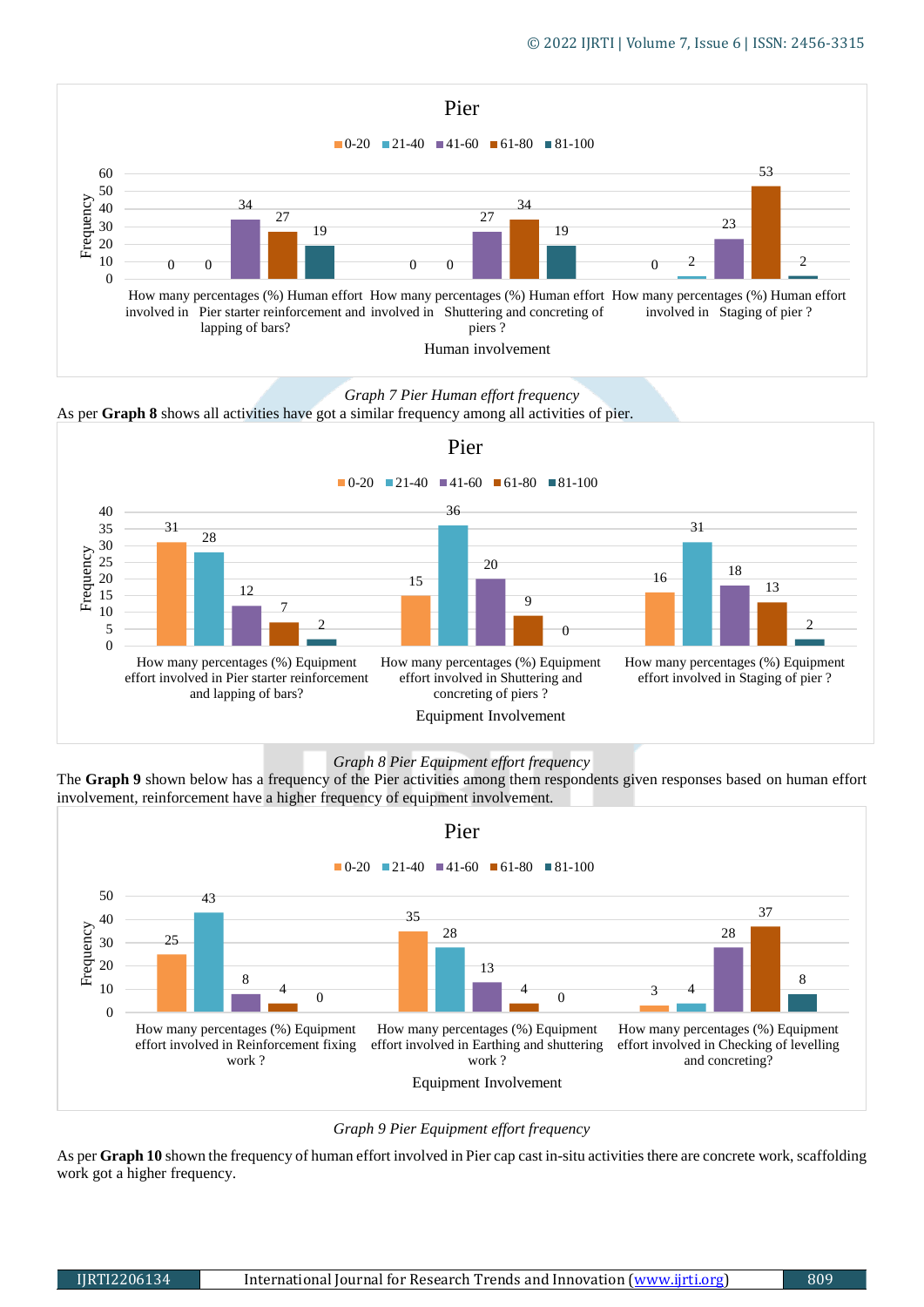

# *Graph 10Pier cap Cast in-situ human effort frequency*



*Graph 11 Pier cap Cast in-situ Equipment effort frequency*





*Graph 12 Pier Cap Pre cast human effort involvement frequency*

As per **Graph 13** shows earthing work and reinforcement work got higher frequency in term of less equipment effort involvement.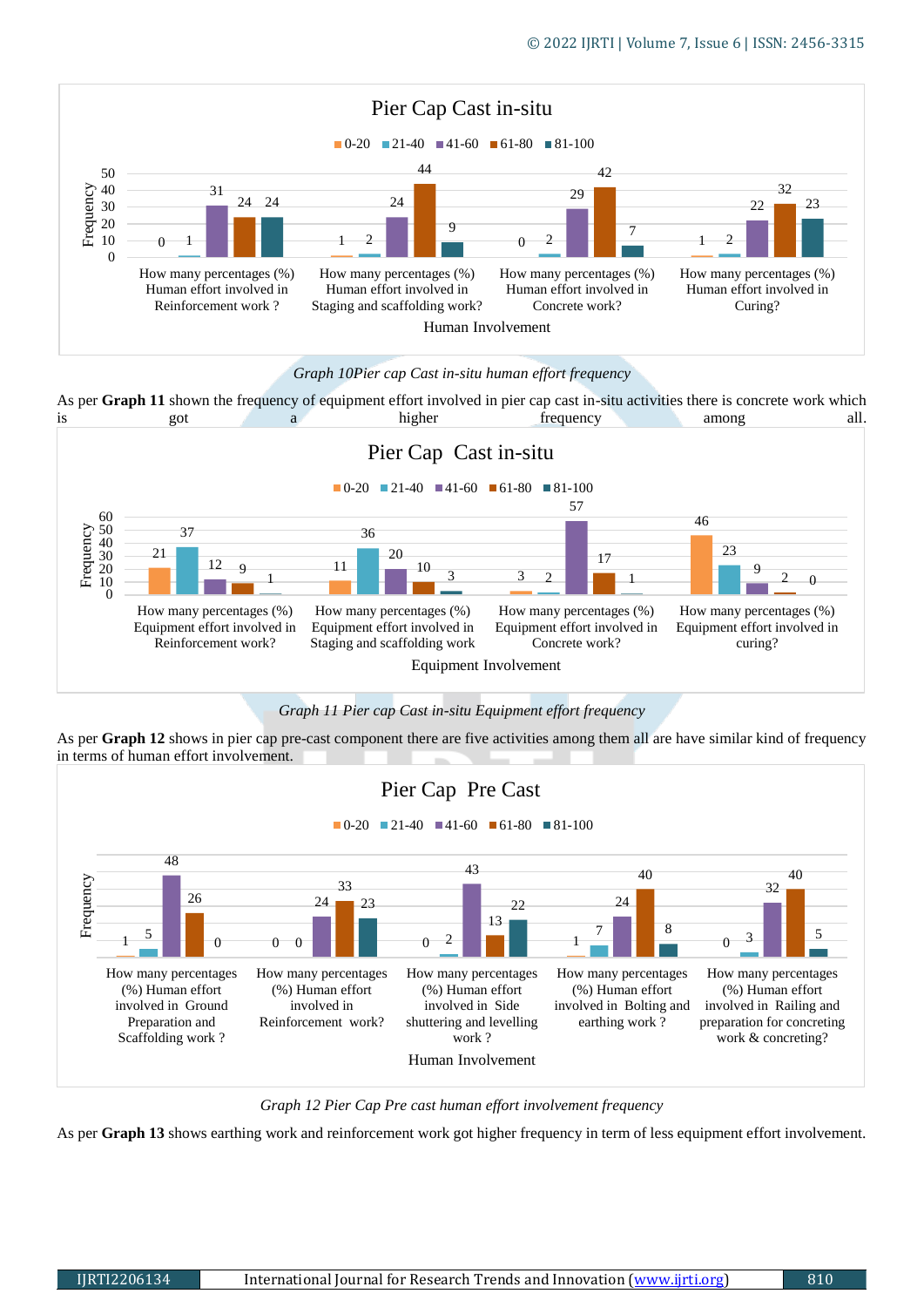

*Graph 13 Pier cap Pre-cast equipment effort involvement frequency*

# *Measurement of central tendency*

In In descriptive analysis, find the average response to a given activity. It is important to find a central position on the answers. Central tendency is measured by mean, median. Here below **Table 4** shows the results of the central tendency of our collected data.

| <b>Title</b>                                                                                     | $\mathbf N$ | <b>Mean</b> | <b>Median</b>   | <b>Variance</b> | <b>Minimum</b> | <b>Maximum</b> |
|--------------------------------------------------------------------------------------------------|-------------|-------------|-----------------|-----------------|----------------|----------------|
|                                                                                                  |             | <b>Pile</b> |                 |                 |                |                |
| <b>Human</b> effort                                                                              |             |             |                 |                 |                |                |
| How many percentages (%)<br>involved in Pile Boring?                                             | 80          | 1.89        | $\mathbf{1}$    | 1.24            | $\mathbf{1}$   | 5              |
| How many percentages (%)<br>involved in Pile cage<br>reinforcement work (Binding<br>to placing)? | 80          | 3.28        | 3               | 0.911           | $\overline{2}$ | 5              |
| How many percentages (%)<br>involved in Pile concrete<br>work?                                   | 80          | 2.03        | $\mathbf{1}$    | 1.493           | $\mathbf{1}$   | 5              |
| How many percentages (%)<br>involved in removal of<br>casing?                                    | 80          | 2.7         | 3               | 0.441           | $\mathbf{1}$   | $\overline{4}$ |
| <b>Equipment Effort</b>                                                                          |             |             |                 |                 |                |                |
| How many percentages (%)<br>involved in Pile boring?                                             | 80          | 4.54        | 5               | 0.581           | $\overline{c}$ | 5              |
| How many percentages (%)<br>involved in Pile cage<br>reinforcement work (Binding<br>to Placing)? | 80          | 3.84        | $\overline{4}$  | 1.302           | 1              | 5              |
| How many percentages (%)<br>involved in Pile concrete<br>work?                                   | 80          | 3.8         | $\overline{4}$  | 0.668           | $\mathbf{1}$   | 5              |
| How many percentages (%)<br>involved in Pile casing<br>removal?                                  | 80          | 2.21        | $\overline{2}$  | 0.853           | 1              | $\overline{4}$ |
|                                                                                                  |             |             | <b>Pile Cap</b> |                 |                |                |
| <b>Human</b> effort                                                                              |             |             |                 |                 |                |                |
| How many percentages (%)<br>involved in Excavation and<br>marking of points?                     | 80          | 2.24        | 2               | 1.12            | 3              | 5              |
| How many percentages (%)<br>involved in PCC work?                                                | 80          | 4.31        | 4               | 0.369           | $\mathbf{1}$   | 5              |
| How many percentages (%)<br>involved in Pile chipping?                                           | 80          | 2.91        | 3               | 0.511           | $\mathbf{1}$   | 5              |

*Table 4 Central tendency*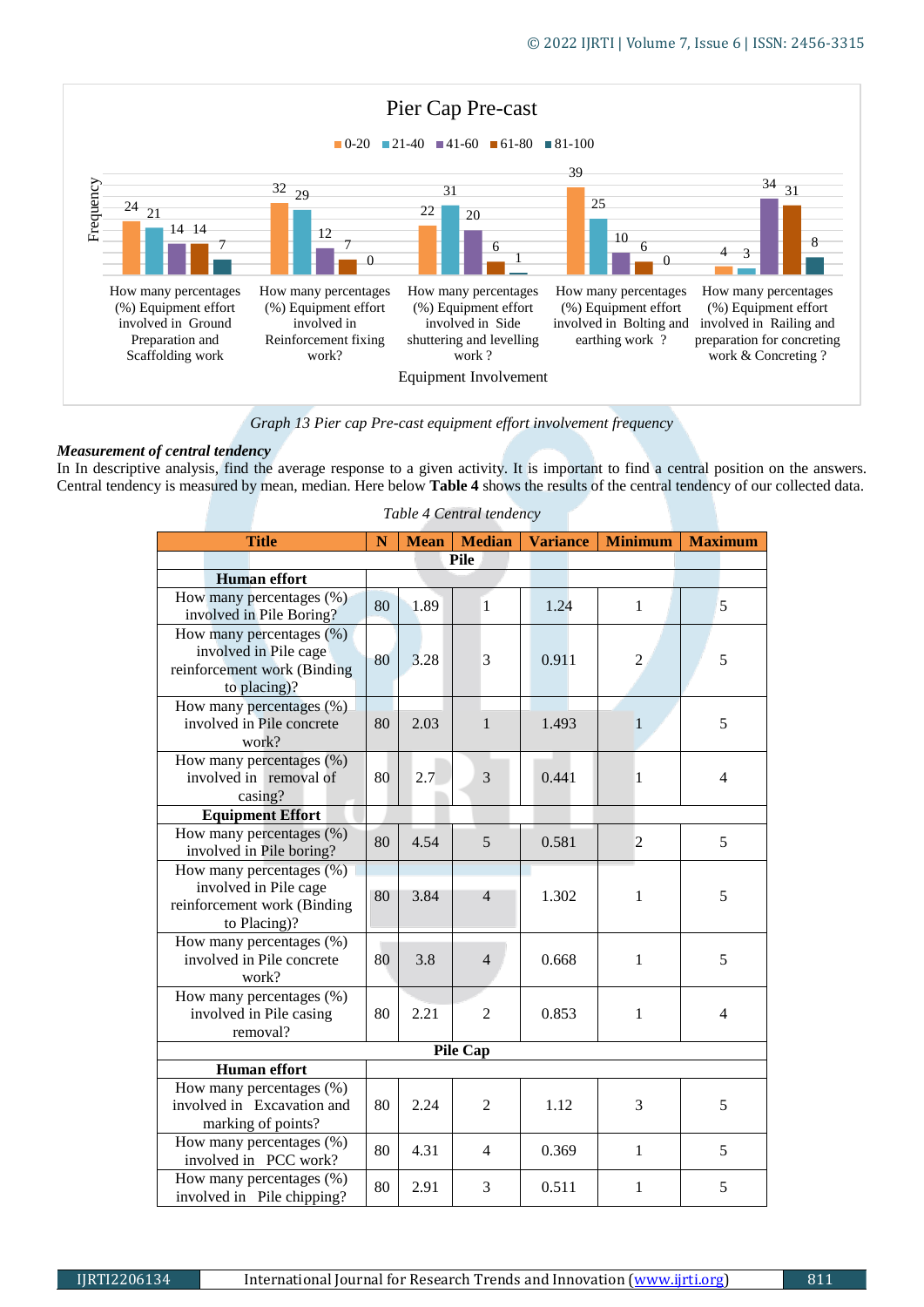| <b>Title</b>                                                                                  | $\mathbf N$ | <b>Mean</b> | <b>Median</b>  | <b>Variance</b> | <b>Minimum</b> | <b>Maximum</b> |
|-----------------------------------------------------------------------------------------------|-------------|-------------|----------------|-----------------|----------------|----------------|
| How many percentages (%)<br>involved in PIT test?                                             | 80          | 2.08        | $\overline{2}$ | 1.184           | $\overline{2}$ | 5              |
| How many percentages (%)<br>involved in Reinforcement<br>laying and fixing?                   | 80          | 4.45        | 5              | 0.504           | $\overline{c}$ | 5              |
| How many percentages (%)<br>involved in Side shuttering<br>and Earthing work?                 | 80          | 4.39        | $\overline{4}$ | 0.443           | $\mathbf{2}$   | 5              |
| How many percentages (%)<br>involved in Concreting work?                                      | 80          | 3.43        | 3              | 0.45            | $\mathbf{1}$   | 5              |
| How many percentages $(\%)$<br>involved in Curing?                                            | 80          | 4.38        | 5              | 0.87            | $\mathbf{1}$   | 5              |
| <b>Equipment Effort</b>                                                                       |             |             |                |                 |                |                |
| How many percentages (%)<br>involved in Excavation and<br>marking of points?                  | 80          | 3.4         | 3              | 0.572           | 1              | 5              |
| How many percentages (%)<br>involved in PCC Work?                                             | 80          | 1.69        | $\mathbf{1}$   | 1.306           | $\mathbf{1}$   | 5              |
| How many percentages (%)<br>involved in Pile chipping?                                        | 80          | 3.83        | $\overline{4}$ | 0.779           | $\mathbf{1}$   | 5              |
| How many percentages $(\%)$<br>involved in Reinforcement<br>laying and fixing?                | 80          | 1.66        | 1              | 1.011           | $\mathbf{1}$   | 5              |
| How many percentages (%)<br>involved in Side shuttering<br>and Earthing work?                 | 80          | 1.7         | $\mathbf{1}$   | 1.073           | $\mathbf{1}$   | 5              |
| How many percentages (%)<br>involved in concrete work?                                        | 80          | 3.28        | $\overline{3}$ | 0.531           | $\mathbf{1}$   | 5              |
| How many percentages (%)<br>involved in curing?                                               | 80          | 1.63        | $\mathbf{1}$   | 0.794           | 3              | 5              |
|                                                                                               |             |             | Pier           |                 |                |                |
| <b>Human</b> effort                                                                           |             |             |                |                 |                |                |
| How many percentages (%)<br>involved in Pier starter<br>reinforcement and lapping of<br>bars? | 80          | 3.81        | $\overline{4}$ | 0.653           | 3              | 5              |
| How many percentages (%)<br>involved in Shuttering and<br>concreting of piers?                | 80          | 3.9         | $\overline{4}$ | 0.572           | $\overline{c}$ | 5              |
| How many percentages $(\%)$<br>involved in Staging of pier?                                   | 80          | 3.69        | $\overline{4}$ | 0.319           | $\mathbf{1}$   | 5              |
| How many percentages (%)<br>involved in Reinforcement<br>fixing work?                         | 80          | 3.81        | $\overline{4}$ | 0.838           | 2              | 5              |
| How many percentages $(\%)$<br>involved in Earthing and<br>shuttering work?                   | 80          | 3.7         | $\overline{4}$ | 0.567           | $\mathbf{1}$   | 5              |
| How many percentages (%)<br>involved in Checking of<br>levelling and concreting?              | 80          | 3.5         | $\overline{4}$ | 0.43            | $\mathbf{1}$   | 5              |
| <b>Equipment Effort</b>                                                                       |             |             |                |                 |                |                |
| How many percentages (%)<br>involved in Pier starter<br>reinforcement and lapping of<br>bars? | 80          | 2.01        | $\overline{2}$ | 1.126           | $\mathbf{1}$   | $\overline{4}$ |
| How many percentages (%)<br>involved in Shuttering and<br>concreting of piers?                | 80          | 2.29        | 2              | 0.815           | $\mathbf{1}$   | 5              |
| How many percentages (%)<br>involved in Staging of pier?                                      | 80          | 2.42        | $\overline{2}$ | 1.134           | $\mathbf{1}$   | $\overline{4}$ |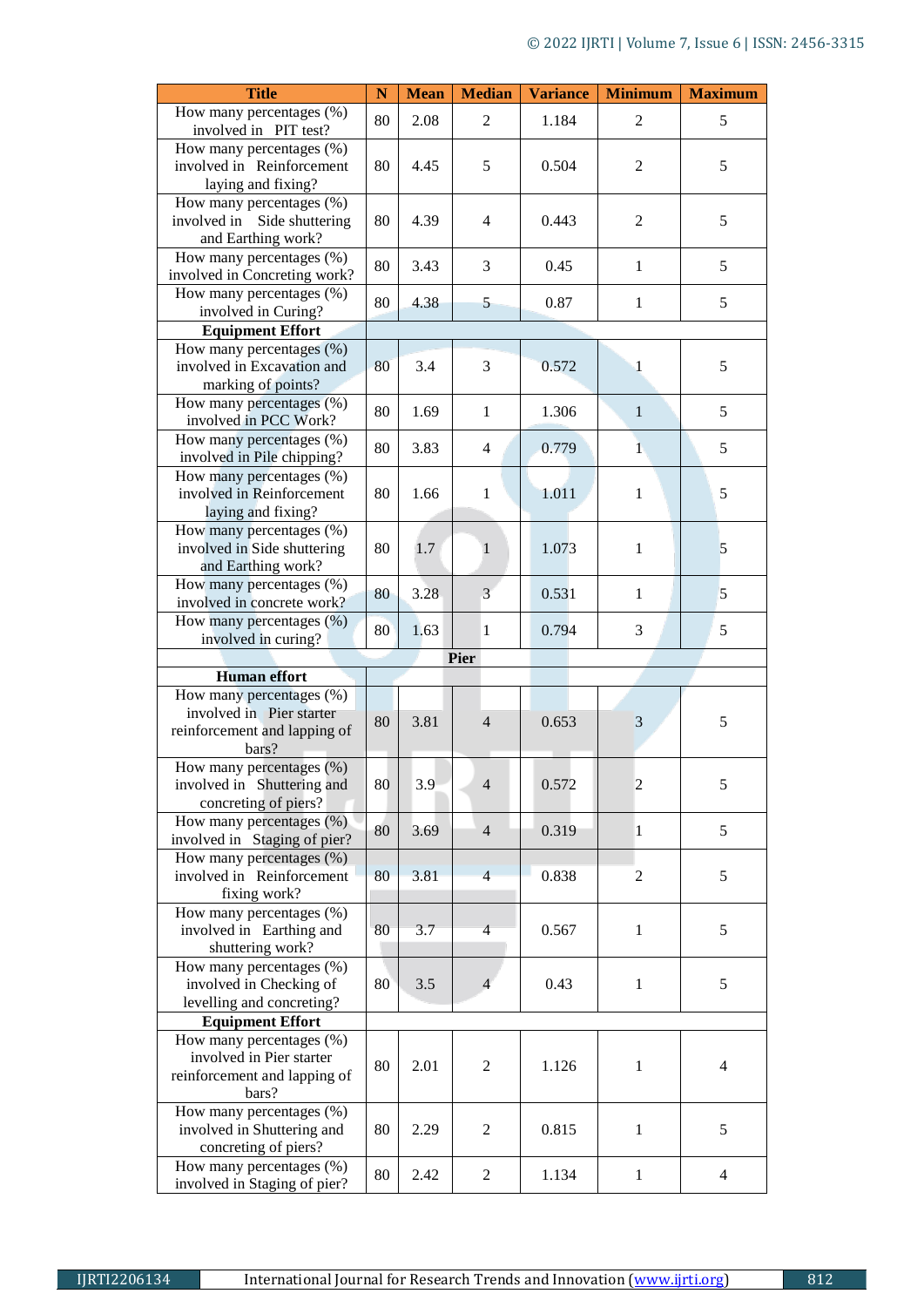| <b>Title</b>                                                                                               | $\mathbf N$ | <b>Mean</b> | <b>Median</b>                | <b>Variance</b> | <b>Minimum</b> | <b>Maximum</b> |
|------------------------------------------------------------------------------------------------------------|-------------|-------------|------------------------------|-----------------|----------------|----------------|
| How many percentages (%)<br>involved in Reinforcement<br>fixing work?                                      | 80          | 1.89        | 2                            | 0.607           | 1              | $\overline{4}$ |
| How many percentages (%)<br>involved in Earthing and<br>shuttering work?                                   | 80          | 1.83        | 2                            | 0.779           | 1              | 5              |
| How many percentages (%)<br>involved in Checking of<br>levelling and concreting?                           | 80          | 3.54        | $\overline{4}$               | 0.783           | $\overline{2}$ | 5              |
|                                                                                                            |             |             | <b>Pier Cap Cast in situ</b> |                 |                |                |
| <b>Human</b> effort                                                                                        |             |             |                              |                 |                |                |
| How many percentages (%)<br>involved in Reinforcement<br>work?                                             | 80          | 3.89        | $\overline{4}$               | 0.734           | $\mathbf{1}$   | 5              |
| How many percentages (%)<br>involved in Staging and<br>scaffolding work?                                   | 80          | 3.73        | $\overline{4}$               | 0.556           | $\overline{2}$ | 5              |
| How many percentages (%)<br>involved in Concrete work?                                                     | 80          | 3.68        | $\overline{4}$               | 0.45            | $\mathbf{1}$   | 5              |
| How many percentages (%)<br>involved in Curing?                                                            | 80          | 3.93        | 4                            | 0.779           | 1              | 5              |
| <b>Equipment Effort</b>                                                                                    | 80          |             |                              |                 |                |                |
| How many percentages (%)<br>involved in Reinforcement<br>work?                                             | 80          | 2.15        | $\overline{2}$               | 0.965           | $\mathbf{1}$   | 5              |
| How many percentages (%)<br>involved in Staging and<br>scaffolding work                                    | 80          | 2.48        | 2                            | 1.012           | 1              | 5              |
| How many percentages (%)<br>involved in Concrete work?                                                     | 80          | 3.14        | 3                            | 0.424           | $\mathbf{1}$   | $\overline{4}$ |
| How many percentages (%)<br>involved in curing?                                                            | 80          | 1.59        | $\mathbf{1}$                 | 0.625           | $\mathbf{1}$   | 4              |
|                                                                                                            |             |             | <b>Pier Cap Pre cast</b>     |                 |                |                |
| <b>Human</b> effort                                                                                        |             |             |                              |                 |                |                |
| How many percentages (%)<br>involved in Ground<br>Preparation and Scaffolding<br>work?                     | 80          | 3.24        | 3                            | 0.386           | 3              | 5              |
| How many percentages (%)<br>involved in Reinforcement<br>work?                                             | 80          | 3.99        | $\overline{4}$               | 0.595           | 2              | 5              |
| How many percentages (%)<br>involved in Side shuttering<br>and levelling work?                             | 80          | 3.69        | 3                            | 0.825           | 1              | 5              |
| How many percentages (%)<br>involved in Bolting and<br>earthing work?                                      | 80          | 3.59        | $\overline{4}$               | 0.701           | $\overline{c}$ | 5              |
| How many percentages $(\%)$<br>involved in Railing and<br>preparation for concreting<br>work & concreting? | 80          | 3.59        | $\overline{4}$               | 0.448           | 1              | 5              |
| <b>Equipment Effort</b>                                                                                    |             |             |                              |                 |                |                |
| How many percentages (%)<br>involved in Ground<br>Preparation and Scaffolding<br>work                      | 80          | 2.49        | 2                            | 1.747           | 1              | 4              |
| How many percentages (%)<br>involved in Reinforcement<br>fixing work?                                      | 80          | 1.93        | 2                            | 0.906           | $\mathbf{1}$   | 5              |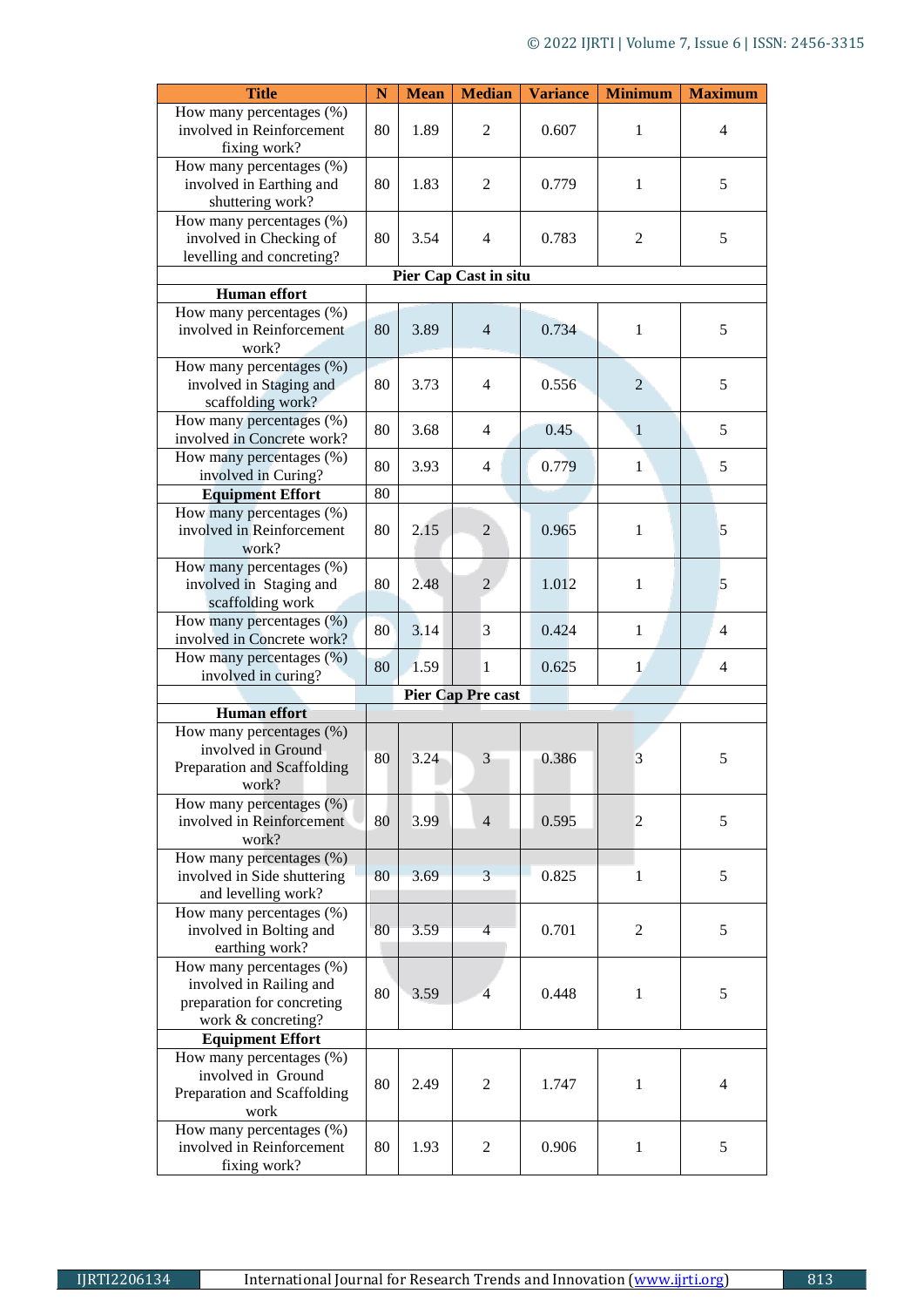| <b>Title</b>                                                                                            | N  | <b>Mean</b> | <b>Median</b>               | <b>Variance</b> | <b>Minimum</b> | <b>Maximum</b> |
|---------------------------------------------------------------------------------------------------------|----|-------------|-----------------------------|-----------------|----------------|----------------|
| How many percentages $(\%)$<br>involved in Side shuttering<br>and levelling work?                       | 80 | 2.16        | $\mathcal{D}_{\mathcal{A}}$ | 0.923           |                |                |
| How many percentages $(\%)$<br>involved in Bolting and<br>earthing work?                                | 80 | 1.79        | $\mathcal{D}_{\mathcal{L}}$ | 0.878           |                |                |
| How many percentages (%)<br>involved in Railing and<br>preparation for concreting<br>work & Concreting? | 80 | 3.45        | $\mathcal{R}$               | 0.833           |                |                |

# *Results of descriptive analysis*

The Percentage of human and equipment effort is resulting with the help of Descriptive analysis, with orientation to the mean of various activities of sub structure that accomplish our objective, Here below **Table 5** given the results of descriptive analysis.

| <b>Title</b>                                                                               | <b>Human</b> effort<br>involvement | <b>Equipment Effort</b><br>involvement |  |  |  |  |  |
|--------------------------------------------------------------------------------------------|------------------------------------|----------------------------------------|--|--|--|--|--|
| <b>Pile</b>                                                                                |                                    |                                        |  |  |  |  |  |
| How many percentages (%) involved in Pile Boring?                                          | 37.8%                              | 90.8%                                  |  |  |  |  |  |
| How many percentages (%) involved in Pile cage<br>reinforcement work (Binding to placing)? | 65.6%                              | 76.8%                                  |  |  |  |  |  |
| How many percentages (%) involved in Pile concrete<br>work?                                | 40.6%                              | 76%                                    |  |  |  |  |  |
| How many percentages $(\%)$ involved in removal of<br>casing?                              | 54%                                | 44.2%                                  |  |  |  |  |  |
| Pile cap                                                                                   |                                    |                                        |  |  |  |  |  |
| How many percentages (%) involved in Excavation<br>and marking of points?                  | 44.8%                              | 68%                                    |  |  |  |  |  |
| How many percentages (%) involved in PCC work?                                             | 86.2%                              | 33.8%                                  |  |  |  |  |  |
| How many percentages (%) involved in Pile chipping?                                        | 58.2%                              | 76.6%                                  |  |  |  |  |  |
| How many percentages (%) involved in PIT test?                                             | 41.6%                              | 33.2%                                  |  |  |  |  |  |
| How many percentages (%) involved in Reinforcement<br>laying and fixing?                   | 89%                                | 34%                                    |  |  |  |  |  |
| Side<br>How many percentages (%) involved in<br>shuttering and Earthing work?              | 87.8%                              | 65.6%                                  |  |  |  |  |  |
| How many percentages (%) involved in Concreting<br>work?                                   | 68.6%                              | 32.6%                                  |  |  |  |  |  |
| How many percentages (%) involved in Curing?                                               | 87.6%                              | 26.4%                                  |  |  |  |  |  |
| <b>Pier</b>                                                                                |                                    |                                        |  |  |  |  |  |
| How many percentages (%) involved in Pier starter<br>reinforcement and lapping of bars?    | 76.2%                              | 40.2%                                  |  |  |  |  |  |
| How many percentages (%) involved in Shuttering and<br>concreting of piers?                | 78%                                | 45.8%                                  |  |  |  |  |  |
| How many percentages (%) involved in Staging of<br>pier?                                   | 73.8%                              | 48.4%                                  |  |  |  |  |  |
| How many percentages (%) involved in Reinforcement<br>fixing work?                         | 76.2%                              | 37.8%                                  |  |  |  |  |  |
| How many percentages (%) involved in Earthing and<br>shuttering work?                      | 74%                                | 36.6%                                  |  |  |  |  |  |
| How many percentages (%) involved in Checking of<br>levelling and concreting?              | 70%                                | 70.8%                                  |  |  |  |  |  |
| Pier Cap (cat in-situ)                                                                     |                                    |                                        |  |  |  |  |  |

*Table 5 result of descriptive*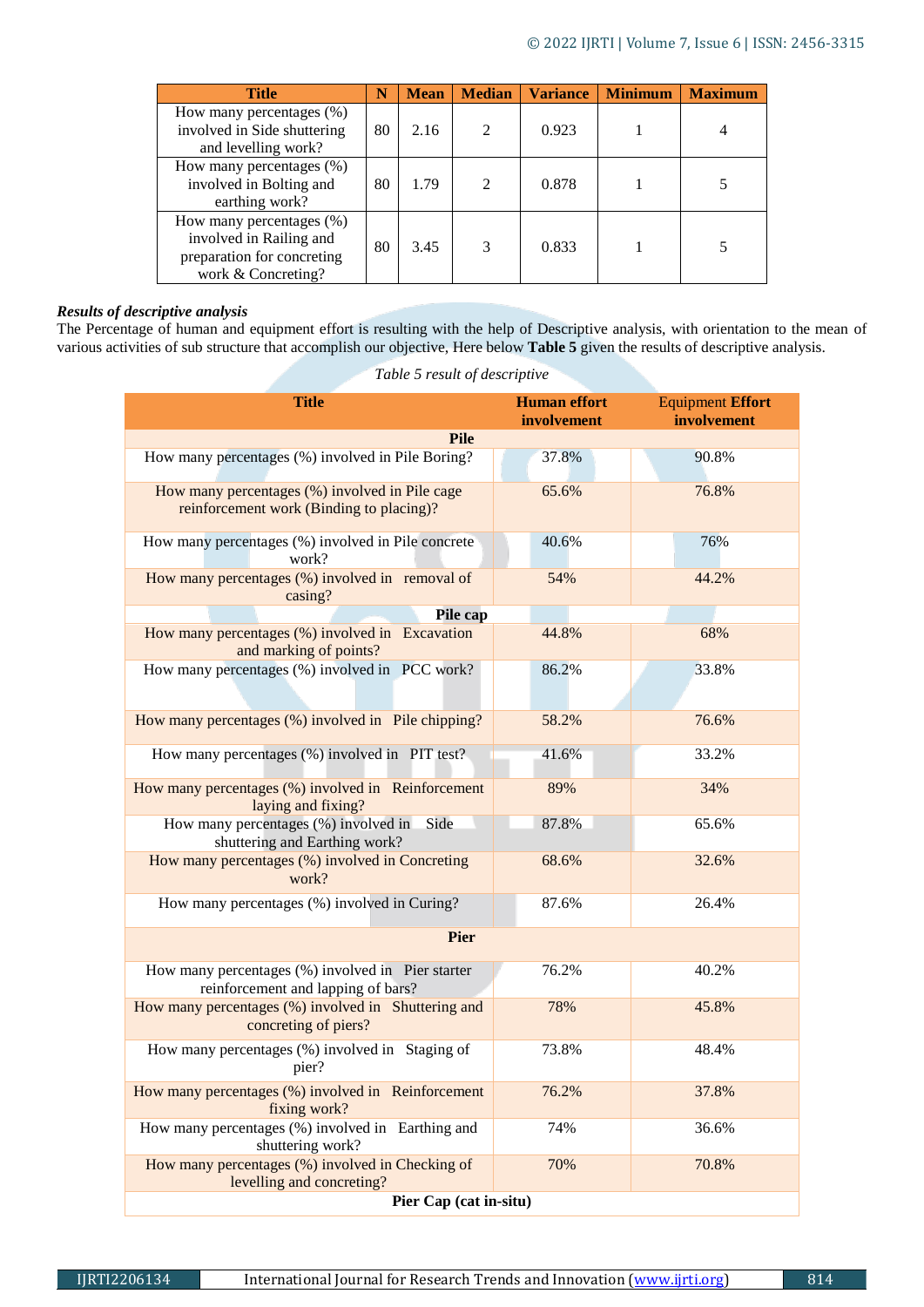| <b>Title</b>                                                                                      | <b>Human</b> effort<br>involvement | <b>Equipment Effort</b><br>involvement |
|---------------------------------------------------------------------------------------------------|------------------------------------|----------------------------------------|
| How many percentages (%) involved in Reinforcement<br>work?                                       | 77.8%                              | 44.8%                                  |
| How many percentages (%) involved in Staging and<br>scaffolding work?                             | 74.6%                              | 86.2%                                  |
| How many percentages (%) involved in Concrete work?                                               | 73.6%                              | 58.2%                                  |
| How many percentages (%) involved in Curing?                                                      | 78.6%                              | 41.6%                                  |
| Pier cap (pre-cast)                                                                               |                                    |                                        |
| How many percentages (%) involved in Ground<br>Preparation and Scaffolding work?                  | 64.8%                              | 49.8%                                  |
| How many percentages (%) involved in Reinforcement<br>work?                                       | 79.8%                              | 38.6%                                  |
| How many percentages (%) involved in Side shuttering<br>and levelling work?                       | 73.8%                              | 43.2%                                  |
| How many percentages (%) involved in Bolting and<br>earthing work?                                | 71.8%                              | 35.8%                                  |
| How many percentages (%) involved in Railing and<br>preparation for concreting work & concreting? | 71.8%                              | 69%                                    |

To sum up everything that can consider the involvement of human and equipment at components than Pier cap (cast in-situ) and Pier has higher involvement of human effort and Pile has higher involvement of Equipment effort. **Table 6** presents that below, *Table 6 overall effort involvement*

| <b>Components</b>       | <b>Human Effort Involvement (%)</b> |  | <b>Equipment effort Involvement (%)</b> |  |
|-------------------------|-------------------------------------|--|-----------------------------------------|--|
| Pile                    | 49.5                                |  | 71.95                                   |  |
| Pile Cap                | 70.475                              |  | 46.275                                  |  |
| Pier                    | 74.7                                |  | 51.04                                   |  |
| Pier Cap (Cast in-situ) | 76.15                               |  | 57.7                                    |  |
| Pier Cap (Pre-cast)     | 72.4                                |  | 47.28                                   |  |

As **Table 7** shown below overall the bridge sub structure have 68.64 % human effort involvement & 54.84 % equipment effort involved.

*Table 7 HE & EF involvement in super structure*

| Part          | <b>Human Effort</b><br>Involvement | <b>Equipment effort</b><br><b>Involvement</b> |  |
|---------------|------------------------------------|-----------------------------------------------|--|
| Sub structure | 68.64%                             | 54.84%                                        |  |

# *Cost analysis*

To verify the results of the descriptive analysis a case study of the bridge project has been taken for cost analysis of project to get the comparative results to analysis cost with respect to the descriptive results. In a sub structure of the bridge project there are various components available which consist Pile, Pile cap, Pier as well as Pier cap. The quantity of the sub structure components given beneath,

## *Table 8 sub structure components*

| Sub Structure quantity                      |     |  |  |  |  |
|---------------------------------------------|-----|--|--|--|--|
| <b>Number of Items</b><br><b>Components</b> |     |  |  |  |  |
| Pile                                        | 352 |  |  |  |  |
| Pile cap                                    | 76  |  |  |  |  |
| <b>Pier</b>                                 | 76  |  |  |  |  |
| Pier cap                                    | 76  |  |  |  |  |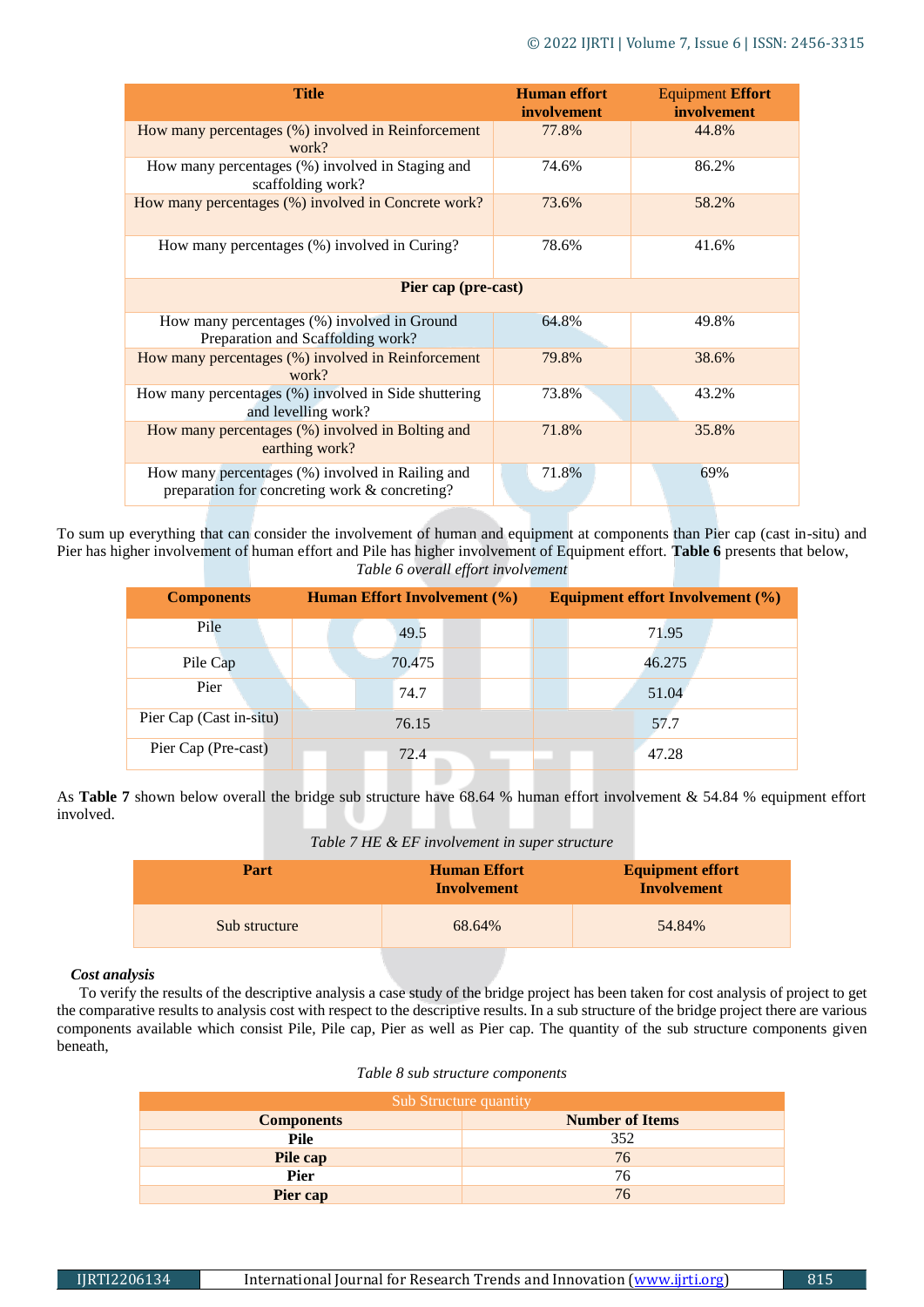In bridge construction there are always two effort involved from sub structure of bridge consist human and equipment effort in which human effort embrace steel work, concrete wages and scaffolding work and equipment effort include excavation, steel cutting machine, concrete work has batching plant and concrete pump activity. Here below the cost analysis of the sub structure contain human and equipment cost,

| <b>Sub Structure Cost Analysis</b> |              |                |                   |  |  |  |  |
|------------------------------------|--------------|----------------|-------------------|--|--|--|--|
| <b>Components</b>                  | <b>HE</b>    | EE             | <b>Total Cost</b> |  |  |  |  |
| <b>Pile</b>                        | 27,24,000.00 | 2,44,93,500.00 | 2,72,17,500.00    |  |  |  |  |
| <b>Pile Cap</b>                    | 11,91,000.00 | 33,34,900.00   | 45,25,900.00      |  |  |  |  |
| <b>Pier</b>                        | 15,49,000.00 | 12,05,000.00   | 27,54,000.00      |  |  |  |  |
| <b>Pier Cap</b>                    | 31,14,493.00 | 20,13,000.00   | 51,27,493.00      |  |  |  |  |
| <b>Total</b>                       | 85,78,493.00 | 3,10,46,400.00 | 3,96,24,893.00    |  |  |  |  |

Here **Table 10** shows results of the sub structure cost in which pile equipment cost has 2,44,93,500 INR because of the pile rig machine and several activities related pile along the line of steel cutting and placing to the concrete pouring work consist the equipment that causes cost higher. If talk about pile cap has a requirement of excavator which makes equipment cost 33,34,900 INR. At the sub structure there is an always an equipment cost win the game in compare with the human effort here there is 3,10,46,400 INR equipment cost on the other hand human effort has a 85,78,493 INR cost, which is less than an equipment effort.

*Table 10 Sub structure (%) cost analysis*

| <b>Sub Structure Cost Analysis</b> |           |     |
|------------------------------------|-----------|-----|
| <b>Components</b>                  | <b>HE</b> | EE  |
| Pile                               | 7%        | 62% |
| <b>Pile Cap</b>                    | 3%        | 8%  |
| <b>Pier</b>                        | 4%        | 3%  |
| <b>Pier Cap</b>                    | 8%        | 5%  |
| <b>Total</b>                       | 22%       | 78% |

The above table presents the human and equipment effort percentage in compare with total effort, Pile get the 62% value of EE and 7% in HE which is valid as per our descriptive analysis. In addition, Pile cap also get the appropriate result because pile cap also utilize a more equipment effort in compare with human. Further when project progress there is a pier as well as pier cap which is consist more human effort than equipment.

# *Time analysis*

Time Analysis were done to identify various activities time consumption of sub structure components along the line of Pile, Pile cap, Pier as well as Pier cap. Here beneath the graph of the time utilization given in that if illustrate pile then human effort and equipment effort has 34 % and 90% respectively utilize time. If take a look on pile cap that's got human effort higher as74% consist more time in steel cutting, laying and fixing work as well as shuttering work. Moreover, Pier and pier cap has a 91% and 100% in human time consumption because these are the components activities utilize more human effort on reinforcement work and scaffolding work with compare to equipment time utilization.



*Graph 14 Sub structure (%) time analysis*